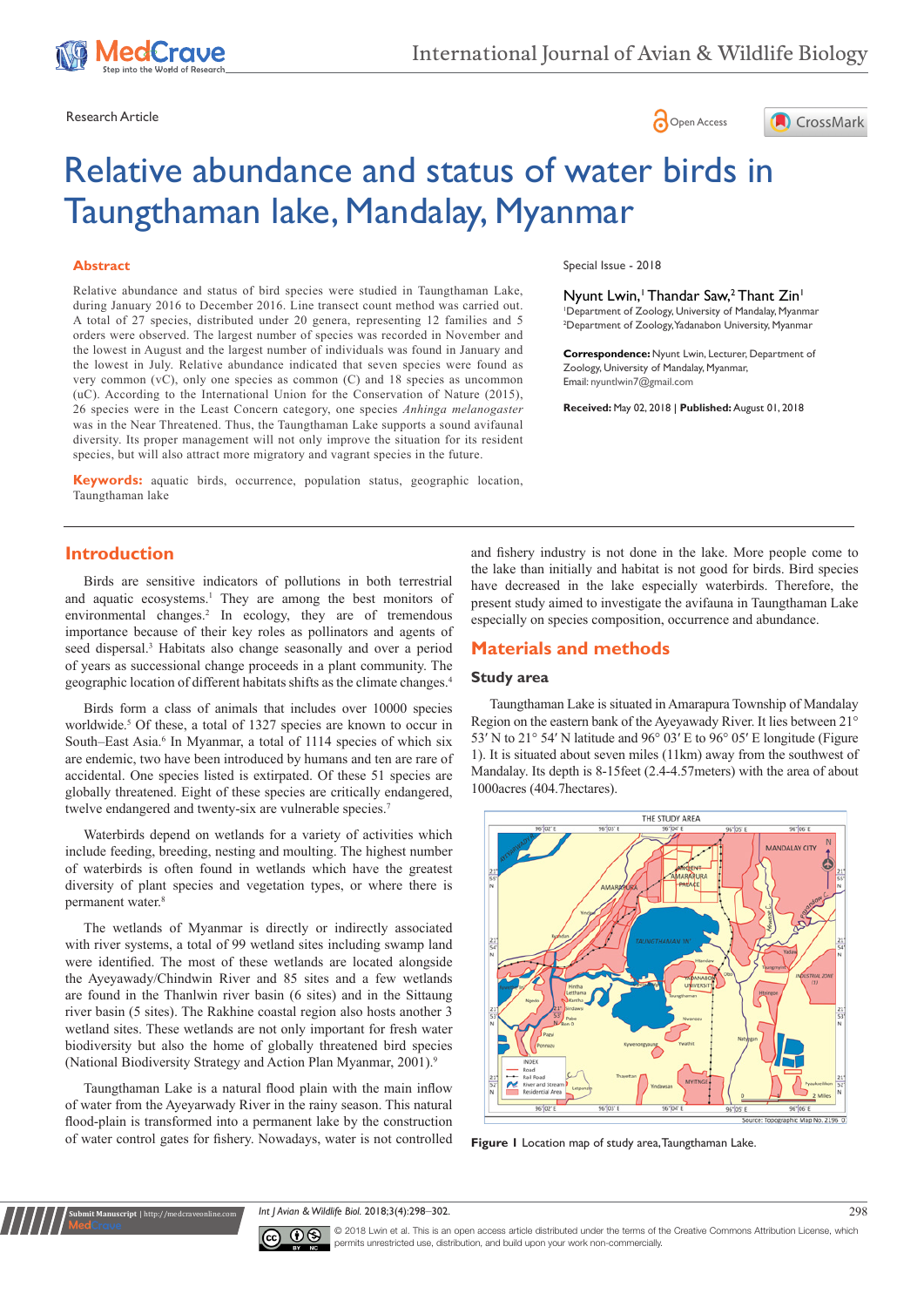## **Data collection**

The study was carried out between January 2016 and December 2016. Line transect method was used, as the study area was of open type.10 Birds were counted by boat and walk in the edge of lake and its environs. The field surveys were conducted in the morning (between 6:30-10:30am) about 3:00hours after sunrise and in the evening (between 3:30 - 5:30) when the activities of birds were prominent. Birds were collected one time in per month and observed using the Seeker Coated Optics binocular (10×50 DPSI), and photographs were taken with a Canon Ultrasonic camera (65 X Optimal Zoom, 16.1 Mega Pixels, Japan) for further identification. The International Union for the Conservation of Nature (IUCN, 2015)<sup>6</sup> status was also used to compare the local status with the global status. Birds were identified by Symithes<sup>11</sup> & Robson.<sup>12</sup> Birds' nomenclature was based on Robson<sup>12</sup> and Avibase - Bird Checklists of the World, Myanmar.13

#### **Analysis of data**

The recorded data was analyzed as follow after Bisht et al., 2004:

Relative abundance  $=$  . *Total no of individuals of all species No of individuals of a species*

The average relative abundance was categorized adopted by Bisht et al. (2004)

uC= uncommon having relative abundance of less than 0.0100

 $C =$  common having relative abundance of 0.0100 and above but less than 0.0500

vC= very common having relative abundance of 0.0500 and above.

# **Results and discussion**

#### **Results**

The study revealed that a total of 27 species (25,375 individuals) in 20 genera of birds belonging to 12 families and five orders were present in the study area (Figure 2, Table 1). The analysis of data on residential status revealed that out of 27 species, nine were resident (R) whereas the remaining 18 species showed seasonal only. Among these, one was as resident, other one was local movement (R/LM) as rare (Ra) and passage migration (16 species) were identified as winter visitor (WV) (Table 2). Of these, *Anhinga melanogaster* was placed in the near threatened (NT) and others 26 species were least concern (LC) as in IUCN Red-list 2015 (Table 2).

**Table 1** List of recorded bird species in Taungthaman Lake during January 2016 to December 2016

| No. | Order               | No.            | <b>Family</b>     | No.            | <b>Species</b>          | Common name                | Local name         |  |  |
|-----|---------------------|----------------|-------------------|----------------|-------------------------|----------------------------|--------------------|--|--|
| ı   | Anseriformes        | T              | Anatidae          | $\overline{1}$ | Tadorna ferruginea      | <b>Ruddy Shelduck</b>      | hin-tha            |  |  |
|     |                     |                |                   | $\overline{2}$ | Ana strepera            | Gadwall                    |                    |  |  |
| 2   | Phoenicopteriformes | $\overline{2}$ | Podicipedidae     | 3              | Tachybaptus ruficollis  | Little Grebe               | ta-si-mhoke        |  |  |
|     |                     | 3              |                   | 4              | Gallinula chloropus     | Common moorhen             | ye-kyet-ma         |  |  |
| 3   | Gruiformes          |                | Rallidae          | 5              | Porzana cinerea         | <b>White-browed Crake</b>  | ye-kyet            |  |  |
| 4   |                     |                |                   | 6              | Ardea cinerea           | Grey Heron                 | nga-hit-mwe        |  |  |
|     |                     | 4              | Ardeidae          | 7              | Ardeola bacchus         | Chinese Pond Heron         | byaing-auk         |  |  |
|     |                     |                |                   | 8              | Andeola grayi           | byaing-auk                 |                    |  |  |
|     |                     |                |                   | 9              | Camerodius albus        | Great Egret                | byaing-ngan        |  |  |
|     |                     |                |                   | 10             | Mesophoyx intermedia    | Intermediate Egret         | tharrawaddy-byaing |  |  |
|     | Pelecaniformes      |                |                   | $\mathbf{H}$   | Egretta garzetta        | Little Egret               | byaing             |  |  |
|     |                     | 5              | Threskiornithidae | 12             | Plegadis falcinellus    | Glossy Ibis                | gaut               |  |  |
|     |                     |                |                   | 13             | Pseudibis papillosa     | Red-naped Ibis             | kha-yu-soke        |  |  |
|     |                     | 6              | Phalacrocoracidae | 4              | Phalacrocorax niger     | Little Cormorant           | din-gyi            |  |  |
|     |                     | 7              | Anhingidae        | 15             | Anhinga melanogaster    | Darter                     | u-pan              |  |  |
| 5   |                     | 8              | Recurvirostridae  | 16             | Himantopus himantopus   | <b>Black-winged Stilt</b>  | daung-lan-chi-dauk |  |  |
|     |                     |                |                   | 17             | Chardrius blaticula     | Common-ring Plover         | hnet-phyone-tee    |  |  |
|     |                     |                |                   | 8              | Chardrius dubius        | Little-ring Plover         | ta laing lay       |  |  |
|     |                     | 9              | Charadriidae      | 9              | Chardrius mongolus      | Lesser Sand Plover         |                    |  |  |
|     |                     |                |                   | 20             | Chardrius leschenaultii | <b>Greater Sand Plover</b> | ye-hnyant          |  |  |
|     | Charadriiformes     |                |                   | 21             | Chardrius veredus       | <b>Oriental Plover</b>     |                    |  |  |
|     |                     | $ 0\rangle$    | lacanidae         | 22             | Metopidius indicus      | Bronze-winged Jacana       | kya-bet-nin        |  |  |
|     |                     |                |                   | 23             | Tringa ochropus         | Green Sandpipper           |                    |  |  |
|     |                     |                | Scolopacidae      | 24             | Tringa glareola         | Wood Sandpiper             |                    |  |  |
|     |                     | $\mathbf{H}$   |                   | 25             | Actitis hypoleucos      | Common Sandpiper           |                    |  |  |
|     |                     |                |                   | 26             | Tringa stagnatilis      | Marsh Sandpiper            |                    |  |  |
|     |                     | 12             | Laridae           | 27             | Larus brunnicephalus    | <b>Brown-headed Gull</b>   | zin-yaw            |  |  |

**Citation:** Lwin N, Saw T, Zin T. Relative abundance and status of water birds in Taungthaman lake, Mandalay, Myanmar. *Int J Avian & Wildlife Biol.* 2018;3(4):298‒302. DOI: [10.15406/ijawb.2018.03.00104](https://doi.org/10.15406/ijawb.2018.03.00104)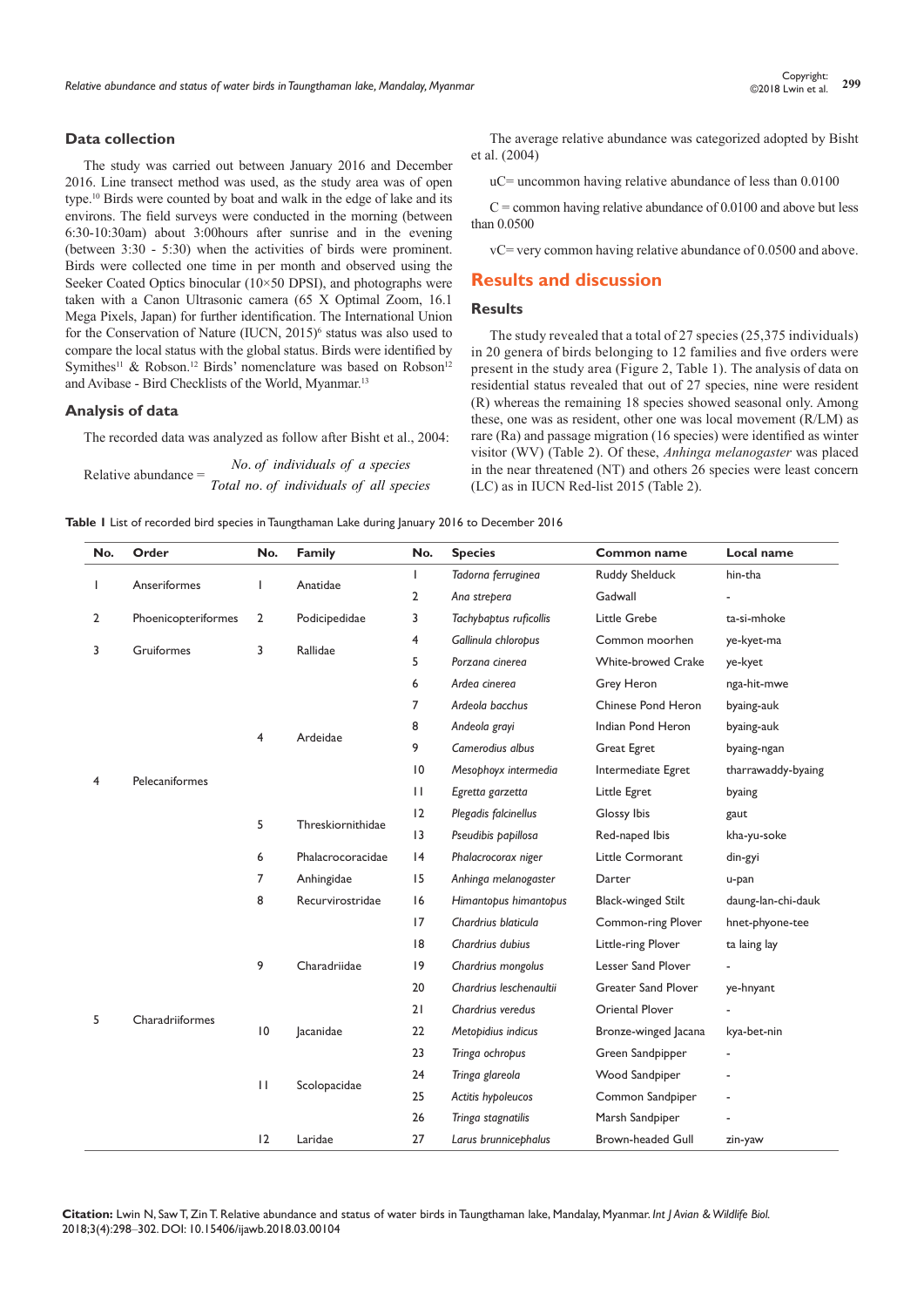## **Table 2** Monthly occurrence, abundance and status of waterbirds in Taungthaman Lake during January 2016 to December 2016

| <b>Species</b>              | Jan            | Feb             | Mar             | Apr         | May       | Jun         | Jul                 | Aug            | <b>Sep</b> | Oct                     | Nov            | Dec              | <b>Total</b> | Abundance<br>$(\%)$ | Relative<br>abundance | <b>IUCN</b><br>status | <b>Residential</b><br>status |
|-----------------------------|----------------|-----------------|-----------------|-------------|-----------|-------------|---------------------|----------------|------------|-------------------------|----------------|------------------|--------------|---------------------|-----------------------|-----------------------|------------------------------|
| Tadorna<br>ferruginea       | $\overline{4}$ | 0               | $\pmb{0}$       | $\mathbf 0$ | 0         | $\pmb{0}$   | $\mathbf 0$         | 0              | 22         | 80                      | 160            | 295              | 561          | 2.211               | Uc                    | LC                    | WV                           |
| Ana strepera                | 3              | 0               | $\pmb{0}$       | $\mathbf 0$ | 0         | $\pmb{0}$   | $\mathbf 0$         | 0              | $\pmb{0}$  | $\mathbf{H}$            | 12             | 4                | 40           | 0.158               | Uc                    | LC                    | <b>WV</b>                    |
| Tachybaptus<br>ruficollis   | 16             | 12              | $\mathsf 0$     |             | 0         | $\pmb{0}$   | 0                   | 0              | $\pmb{0}$  | 8                       | 9              | 3                | 58           | 0.229               | Uc                    | LC                    | WV                           |
| Gallinula<br>chloropus      | 4              | 4               | 22              | 16          | 12        | 4           | $\mathbf 0$         | 0              | $\pmb{0}$  | 4                       | 3              | 8                | 97           | 0.382               | C                     | LC                    | R                            |
| Porzana<br>cinerea          | $\mathbf 0$    | 0               | $\mathbf 0$     | $\pmb{0}$   | T         | $\pmb{0}$   | $\mathbf 0$         | $\pmb{0}$      | 0          | 0                       | $\pmb{0}$      | 0                | $\mathbf{I}$ | 0.004               | Ra                    | LC                    | R/LM                         |
| Ardea cinerea               | 200            | 120             | $\overline{10}$ | $\pmb{0}$   | 0         | $\pmb{0}$   | $\pmb{0}$           | 0              | $\pmb{0}$  | 33                      | 35             | 28               | 426          | 1.679               | Uc                    | LC                    | R                            |
| Ardeola<br>bacchus          | 33             | 68              | 48              | 33          | 22        | 16          | 12                  | 8              | 44         | 60                      | 78             | 78               | 510          | 2.01                | Vc                    | LC                    | R                            |
| Andeola grayi               | 22             | 29              | 22              | 16          | 16        | 8           | 6                   | 12             | 23         | $\overline{\mathbf{4}}$ | 8              | 8                | 174          | 0.686               | Vc                    | LC                    | R                            |
| Camerodius<br>albus         | 500            | 200             | 180             | 82          | 75        | 66          | 8                   | 180            | 224        | 212                     | 218            | 260              | 2215         | 8.729               | Vc                    | LC                    | R                            |
| Mesophoyx<br>intermedia     | 900            | 824             | 441             | 260         | 98        | 98          | 49                  | 120            | 250        | 401                     | 429            | 650              | 4520         | 17.81               | Vc                    | LC                    | R                            |
| Egretta<br>garzetta         | 1300           | 960             | 845             | 330         | 420       | 401         | 168                 | 380            | 450        | 914                     | 680            | 448              | 7296         | 28.75               | Vc                    | LC                    | R                            |
| Plegadis<br>falcinellus     | 240            | 220             | $\overline{4}$  | $\mathbf 0$ | 0         | $\pmb{0}$   | $\mathbf 0$         | 0              | 280        | 304                     | 362            | 220              | 1630         | 6.424               | Uc                    | LC                    | <b>WV</b>                    |
| Pseudibis<br>papillosa      | 18             | $\overline{10}$ | 0               | $\pmb{0}$   | 0         | $\pmb{0}$   | 0                   | 0              | 0          | 25                      | 24             | 24               | 0            | 0.398               | Uc                    | LC                    | WV                           |
| Phalacrocorax<br>niger      | 100            | 50              | 240             | 33          | 16        | 18          | 3                   | 0              | 42         | 80                      | 68             | 90               | 750          | 2.956               | Vc                    | LC                    | R                            |
| Anhinga<br>melanogaster     | 88             | 78              | 48              | 8           | 12        | 16          | 8                   | 20             | 0          | 28                      | 54             | 56               | 426          | 1.679               | Vc                    | <b>NT</b>             | R                            |
| Himantopus<br>himantopus    | 1080           | 680             | 22              | $\pmb{0}$   | 0         | $\pmb{0}$   | 0                   | 0              | $\pmb{0}$  | 402                     | 9              | 724              | 2917         | 11.5                | Uc                    | LC                    | WV                           |
| Chardrius<br>blaticula      | 22             | 4               | 8               | $\mathbf 0$ | 0         | $\pmb{0}$   | $\mathbf 0$         | 0              | 0          | 12                      | 16             | 18               | 90           | 0.355               | Uc                    | LC                    | <b>WV</b>                    |
| Chardrius<br>dubius         | 80             | 30              | 22              | 0           | 0         | 0           | 0                   | 0              | 0          | 8                       | 22             | П                | 173          | 0.682               | Uc                    | LC                    | WV                           |
| Chardrius<br>mongolus       | 4              | 12              | $\mathsf 0$     | $\mathbf 0$ | 0         | $\pmb{0}$   | 0                   | 0              | $\pmb{0}$  | $\overline{2}$          | 12             | $\overline{10}$  | 50           | 0.197               | Uc                    | LC                    | <b>WV</b>                    |
| Chardrius<br>leschenaultii  | $\mathbf{H}$   | $\overline{10}$ | $\pmb{0}$       | $\mathbf 0$ | 0         | $\pmb{0}$   | 0                   | 0              | $\pmb{0}$  | 1                       | 3              | 9                | 34           | 0.134               | Uc                    | LC                    | WV                           |
| Chardrius<br>veredus        | 9              | $\epsilon$      | R               | $\Omega$    | $\Omega$  | $\Omega$    | $\Omega$            | $\Omega$       | $\Omega$   | $\overline{a}$          | R              | $\blacktriangle$ | 41           | 0.162               | Uc                    | LC                    | WV                           |
| Metopidius<br>indicus       | 22             | 24              | 38              | $\pmb{0}$   | $\pmb{0}$ | $\pmb{0}$   | $\pmb{0}$           | $\pmb{0}$      | $\pmb{0}$  | $\overline{4}$          | 9              | 3                | 110          | 0.433               | Uc                    | LC                    | <b>WV</b>                    |
| Tringa<br>ochropus          | $\overline{7}$ | $\overline{7}$  | $\pmb{0}$       | $\pmb{0}$   | 0         | $\mathsf 0$ | $\mathsf 0$         | $\pmb{0}$      | $\pmb{0}$  | 3                       | $\mathbf{H}$   | 6                | 34           | 0.134               | Uc                    | LC                    | WV                           |
| Tringa<br>glareola          | $\overline{4}$ | 5               | $\mathsf 0$     | $\pmb{0}$   | $\pmb{0}$ | $\pmb{0}$   | $\mathsf{o}\,$      | $\pmb{0}$      | $\pmb{0}$  | 8                       | $\overline{2}$ | 8                | 27           | 0.106               | Uc                    | LC                    | WV                           |
| Actitis<br>hypoleucos       | 3              | $\mathbf 2$     | $\pmb{0}$       | $\pmb{0}$   | $\pmb{0}$ | $\pmb{0}$   | $\pmb{0}$           | $\pmb{0}$      | $\pmb{0}$  | 8                       | 8              | 12               | 33           | 0.13                | Uc                    | LC                    | <b>WV</b>                    |
| Tringa<br>stagnatilis       | 5              | 0               | $\pmb{0}$       | $\pmb{0}$   | 0         | $\pmb{0}$   | 0                   | $\mathsf 0$    | $\pmb{0}$  | 6                       | 3              | 8                | 22           | 0.087               | Uc                    | LC                    | WV                           |
| Larus canus                 | 1100           | 760             | $\pmb{0}$       | $\pmb{0}$   | 0         | $\pmb{0}$   | $\mathsf{O}\xspace$ | $\pmb{0}$      | $\pmb{0}$  | 0                       | 339            | 840              | 3039         | 11.98               | Uc                    | LC                    | WV                           |
| Total no. of<br>individuals | 5805           | 4135            | 1958            | 788         | 672       | 627         | 274                 | 730            | 1335       | 2624                    | 2592           | 3835             | 25375        |                     |                       |                       |                              |
| Total no. of<br>species     | 26             | 23              | 8               | 8           | 12        | 8           | 8                   | $\overline{7}$ | 8          | 15                      | 26             | 26               | 27           |                     |                       |                       |                              |

uC= Uncommon, C = Common, vC = Very common, WV = Winter Visitor, R = Resident, R/LM = Resident and local movement, LC= Least Concern, NT= Near Threatened

**Citation:** Lwin N, Saw T, Zin T. Relative abundance and status of water birds in Taungthaman lake, Mandalay, Myanmar. *Int J Avian & Wildlife Biol.* 2018;3(4):298‒302. DOI: [10.15406/ijawb.2018.03.00104](https://doi.org/10.15406/ijawb.2018.03.00104)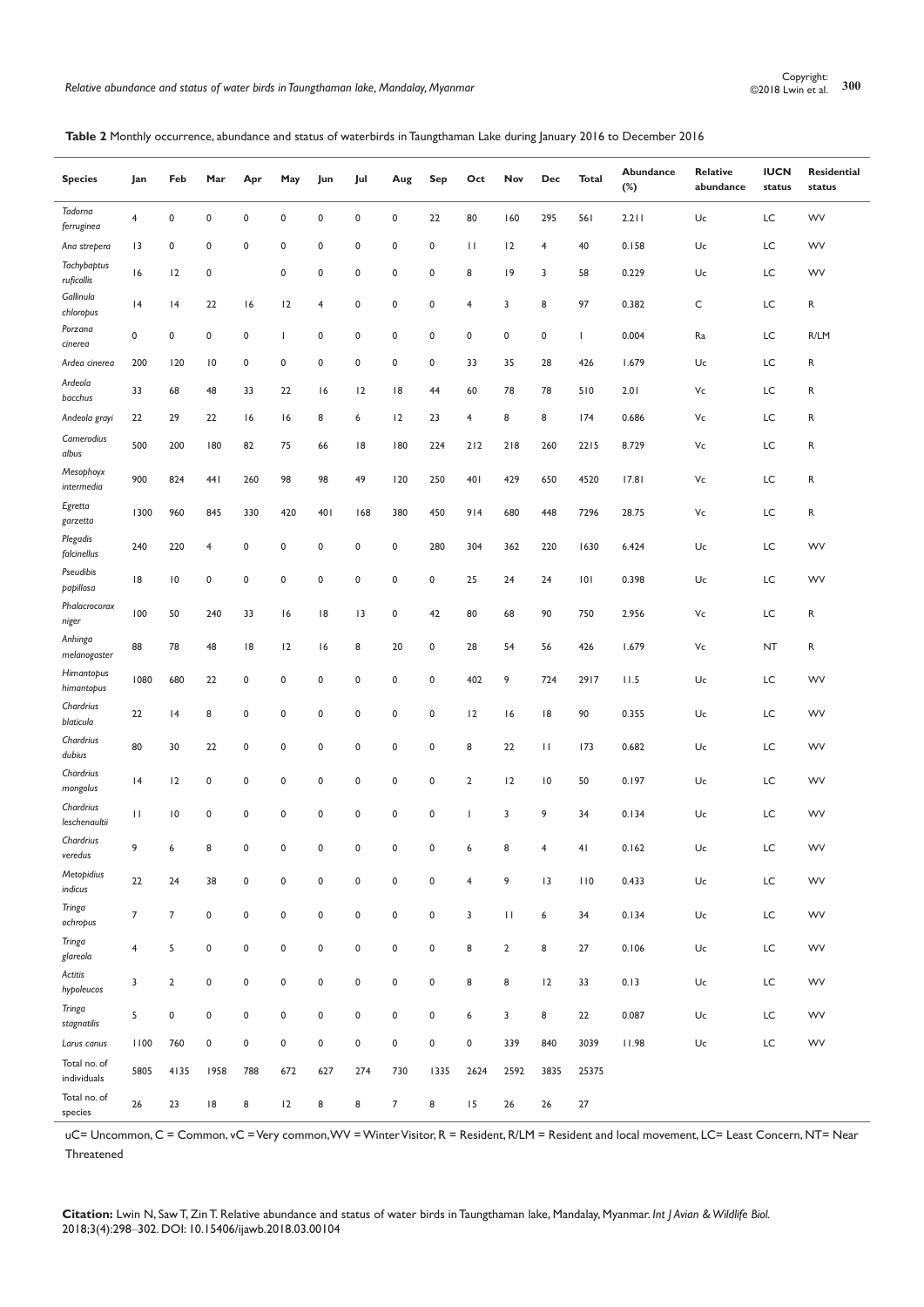

**Figure 2** Relative monthly recorded bird species and individuals in Tanugthaman Lake.

#### **Discussion**

Taungthaman Lake is a natural flood plain flooded by the inflow of Ayeyarwady River in the rainy season. The water from the lake flowed down in the hot season. The vegetation cover and conditions attract the most birds because of their food, shelters and breeding sites. During the study period, 27 species of waterbirds were recorded. Waterbirds species depend on wetlands for feeding and breeding. Most of the waterbirds require flooding of wetlands for breeding (Scott).<sup>14</sup> In the present area, the most coverage is microhabitat was found with bushes and grasses. The dominated abundant of waterbird species were observed in January, November and December 2016 (26 species each), the lowest was found in August 2016 (7 species). The highest individual number (5805) was observed in January, 2016 and the lowest individual number (274) was found in July, 2016. It is assumed that habitat is more suitable for bird species in November because of the cultivated vegetable is growth and the water condition is shallow with water insects, algae and zooplankton and also migrate birds were abundantly found. In August, the water full in the lake and the habitat coverage change and the value of habitat low for the birds. Due to the rainy season, most birds are hidden in suitable habitat their shelter.

On the other hand, the highest number of species in different orders was found in Charadriiformes (10 species). It is due to the most recorded birds were migrate birds (winter visitor). Of these *Himantopus himantopus*, Black-winged Stilt, and *Larus brunnicephalus*, Brownheaded Gull was more abundantly found in this study area. The lowest species was found in order Phoenicopteriformes and Gruiformes (one species each). *Porzana cinerea* was observed only one time in all study times.

Regarding the status, according to IUCN,<sup>6</sup> in 27 species, *Anhinga melanogaster* is near threaten (NT) and *Porzana cinerea* is rare (Ra) were observed.

In Myanmar, a total number of 1078 bird species include. Five species are endemic, 55 species are globally threatened species and two are introduced species.<sup>13</sup> In this recorded of 27 species, 9 species are resident whereas the remaining 18 species, of these 17 are winter visitor and one species is seasonal resident/ local movement. According to observed, *Anhinga melanogaster* is near threatened (NT) and others 26 species were least concern (LC).

The formerly widespread White-shouldered Ibis *Pseudibis*  davisoni has not been seen in Myanmar since the 1940s.<sup>15</sup> The Pinkheaded Duck *Rhodonessa caryophyllacea* was the focus of several intensive searches in the early 2000s, which did not produce any reliable records despite visiting most of the remaining superficially suitable habitats.<sup>16</sup> Similarly, that the two species White-shouldered Ibis and The Pink-headed Duck were not seen in this study area Taungthaman Lake.

Lebbin<sup>17</sup> stated that the physical environments inhabited by living organisms, are fundamental to their survival.

In the case of birds, habitat provides cover from predators, breeding, wintering and migration stopover sites, and places to forage and roost. All of the habitats used by a bird play role in its survival and the loss or degradation of any one of them can potentially have a population level impact. In that habitat loss is the greatest threat to birds. It is concluded that the abundance of bird species depends on food availability and suitable habitat.

# **Conclusion**

The study area, Taungthaman Lake is mainly microhabitat types with the aquatic insects, algae and others content of water substances. Most villagers are chiefly dependent on agriculture for their livelihood. Therefore, a variety of habitats and environments of this condition attract and support a variety of bird species. Continuous monitoring of avian fauna is an excellent means of monitoring the lake health, and it will also help to this area as a sustainable improvement of the habitat. In the future, with the improvement of the habitat coverage, proper management programs and strategies in the lake and its environs will not only increase the number of resident bird species but will also attract migratory and vagrant species.

# **Acknowledgements**

The authors to express their gratitude to the Department of Higher Education, Minister of Education for financial support in this research project and also thank to Dr Thidar Win, Rector, University of Mandalay for her permission to do this project.

# **Conflict of interest**

The author declares no conflict of interest.

# **References**

- 1. [Gregory RD, Vorisek P, Van Strien A, et al. The generation and use of bird](https://www.cambridge.org/core/journals/bird-conservation-international/article/the-generation-and-use-of-bird-population-indicators-in-europe/16A6769F622A97BD8FE7401300C43C6F)  [population indicators in Europe.](https://www.cambridge.org/core/journals/bird-conservation-international/article/the-generation-and-use-of-bird-population-indicators-in-europe/16A6769F622A97BD8FE7401300C43C6F) *Bird Conserv*. 2008;18:223–224.
- 2. [Harisha MN and Hosetti BB. Diversity and distribution of avifauna of](https://www.nepjol.info/index.php/ECO/article/view/3469)  [Lakkavalli range forest, Bhadra Wildlife Sanctuary,Western Ghat, India.](https://www.nepjol.info/index.php/ECO/article/view/3469)  *Ecoprint*[. 2009;16:21–27.](https://www.nepjol.info/index.php/ECO/article/view/3469)
- 3. [Bibi F, Ali Z. Measurement of diversity indices of avian communities at](https://www.cabdirect.org/cabdirect/abstract/20133246686)  [Taunsa Barrage Wildlife Sanctuary, Pakistan.](https://www.cabdirect.org/cabdirect/abstract/20133246686) *Journal of Animal and Plant Sciences*[. 2013;23\(2\):469–474.](https://www.cabdirect.org/cabdirect/abstract/20133246686)
- 4. Gill FB. *Ornithology*. New York: W.H. Freeman and Company; 2001.
- 5. Clements J. *Clements checklist of birds of the world*. New York: Cornell University Press; 2007.
- 6. Robson. *A field guide to the birds of South–East Asia*. London: Bloombury Publishers (UK) Ltd; 2015.
- 7. [IUCN. The IUCN Red List of Threatened Species.](http://www.iucnredlist.org) *Version 4*. 2015.
- 8. Balla S. *[Wetlands of the Swan Coastal Plain, Volume 1. Their nature and](https://trove.nla.gov.au/work/29792174?q&sort=holdings+desc&_=1531474831972&versionId=38601575)  management*. Water Authority [of Western Australia and the Department of](https://trove.nla.gov.au/work/29792174?q&sort=holdings+desc&_=1531474831972&versionId=38601575)  Environmental [Protection, Australia; 1994.](https://trove.nla.gov.au/work/29792174?q&sort=holdings+desc&_=1531474831972&versionId=38601575)